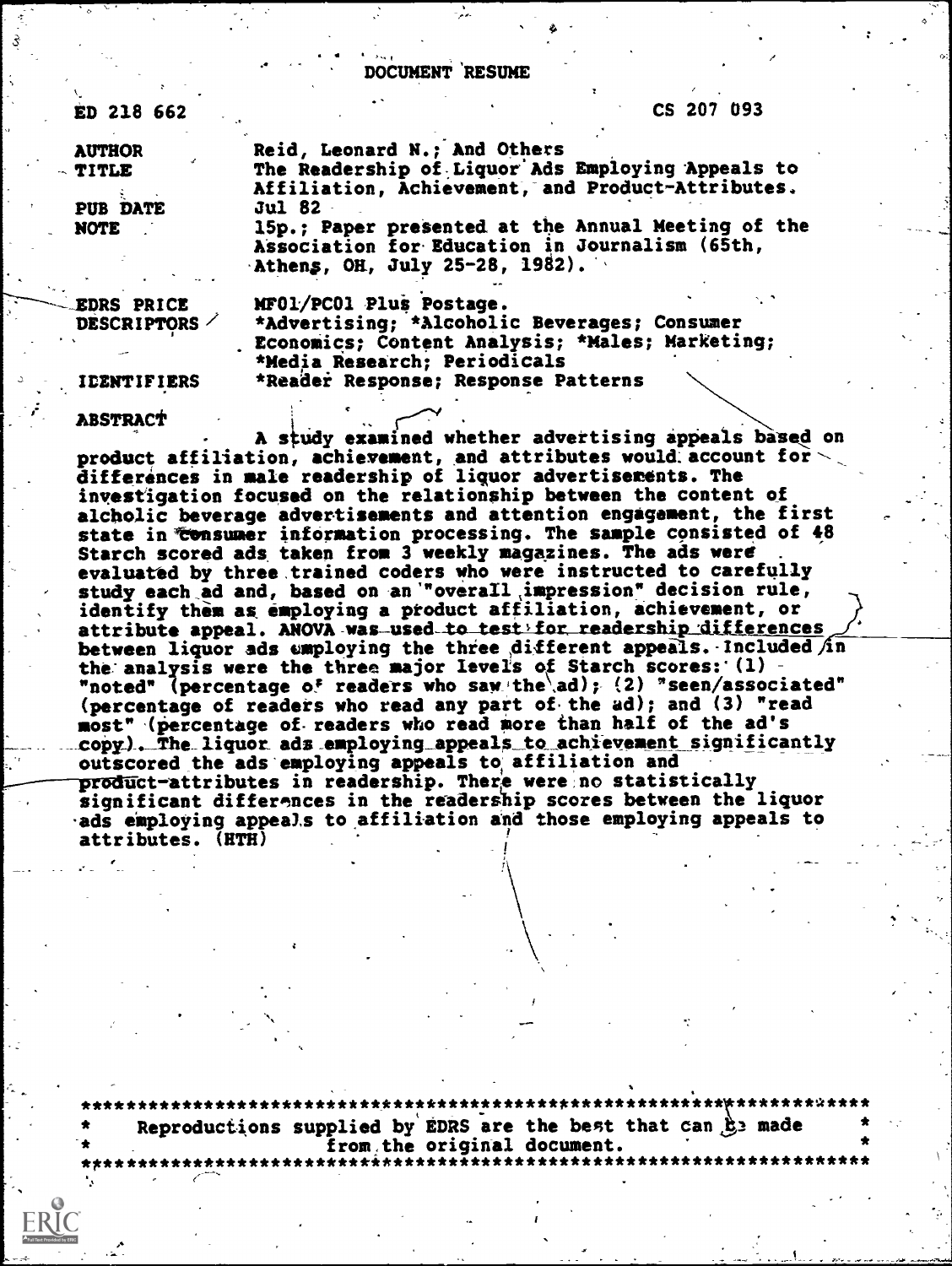

CI Minor changes have been made to improv reproduction quality.  $\mathcal{A}_n$ 

Points of view or opinions stated in this document do not necessarily represent official NIE position or policy.

THE READERSHIP OF LIQUOR ADS EMPLOYING APPEALS TO AFFILIATION,

ED218662

20702

ERIC

ACHIEVEMENT, AND PRODUCT-ATTRIBUTES

### bу

Leonard N. Reid Associate Professor School of Journalism and Mass Communication University of Georgia Athens, Georgia 30602

> Bruce G. Vanden Bergh Associate Professor Department-of-Advertising-Michigan State University East Lansing, Michigan 48824

Dean M. Krugman Associate Professor Department of Advertising Michigan State University East Lansing, Michigan 48824

Presented to the Advertising Division <sup>25</sup> Association for Education in Journalism Annual Convention, Ohio University, Athen, Ohio, July 1982

"PERMISSION TO REPRODUCE THIS MATERIAL HAS BEEN GRANTED BY

Advertising Division

<u> Leonard N. Reid</u> Bruce G. Vanden Bergh

Dean M. Krugman TO THE EDUCATIONAL RESOURCES INFORMATION CENTER (ERIC)."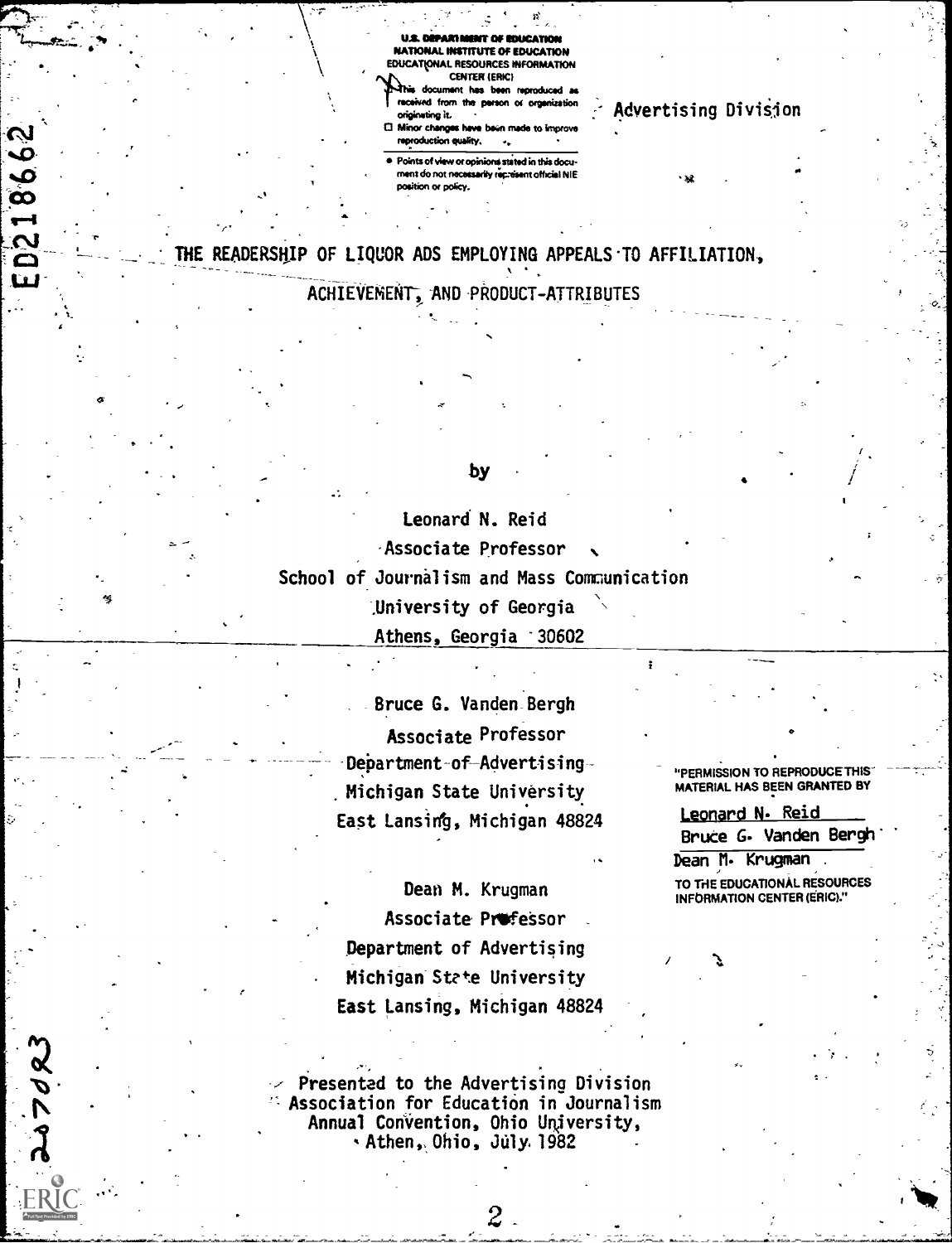.THE.READERSHIP OF LIQUOR ADS EMPLOYING APPEALS TO AFFILIATION,  $\ell$  , the contract of the contract of the contract of the contract of the contract of the contract of the contract of the contract of the contract of the contract of the contract of the contract of the contract of the co . ACHIEVEMENT, AND\_PROWCT-ATTRIBUTES

 $\omega$  . As a set of  $\omega$ 

Whiskey and other alcoholic beverages have peen manufactured in the United States since 1640 and have been subject to some form of federal and state regulation since 1791. Recent evidence indicates that alcoholic beverage advertising might be entering a new era of regulatory scrutiny. Four governmental agencies, the Bureau of Alcohol, Tobacco, and Firearms (BATE'), the Federal Trade Commission (FTC), the Department of Transportation (DOT), and the National Institute on Alcohol Abuse and Alcoholism (NIAAA), have funded a study to determine the effects of alcohol advertising on consumers, especially young consumers. Prompted largely by the substantial increase in the per-capita consumption of alcohol,  $^2$  the agencies seek to learn what information about alcoholic beverages is conveyed to the public by advertising; what consumers actually perceive in the messages that they see and hear; and how these messages affect their impressions and beliefs about alcohol consumption.<sup>3</sup> This interest hints that regulatory policy changes will follow if negative consequences are uncovered.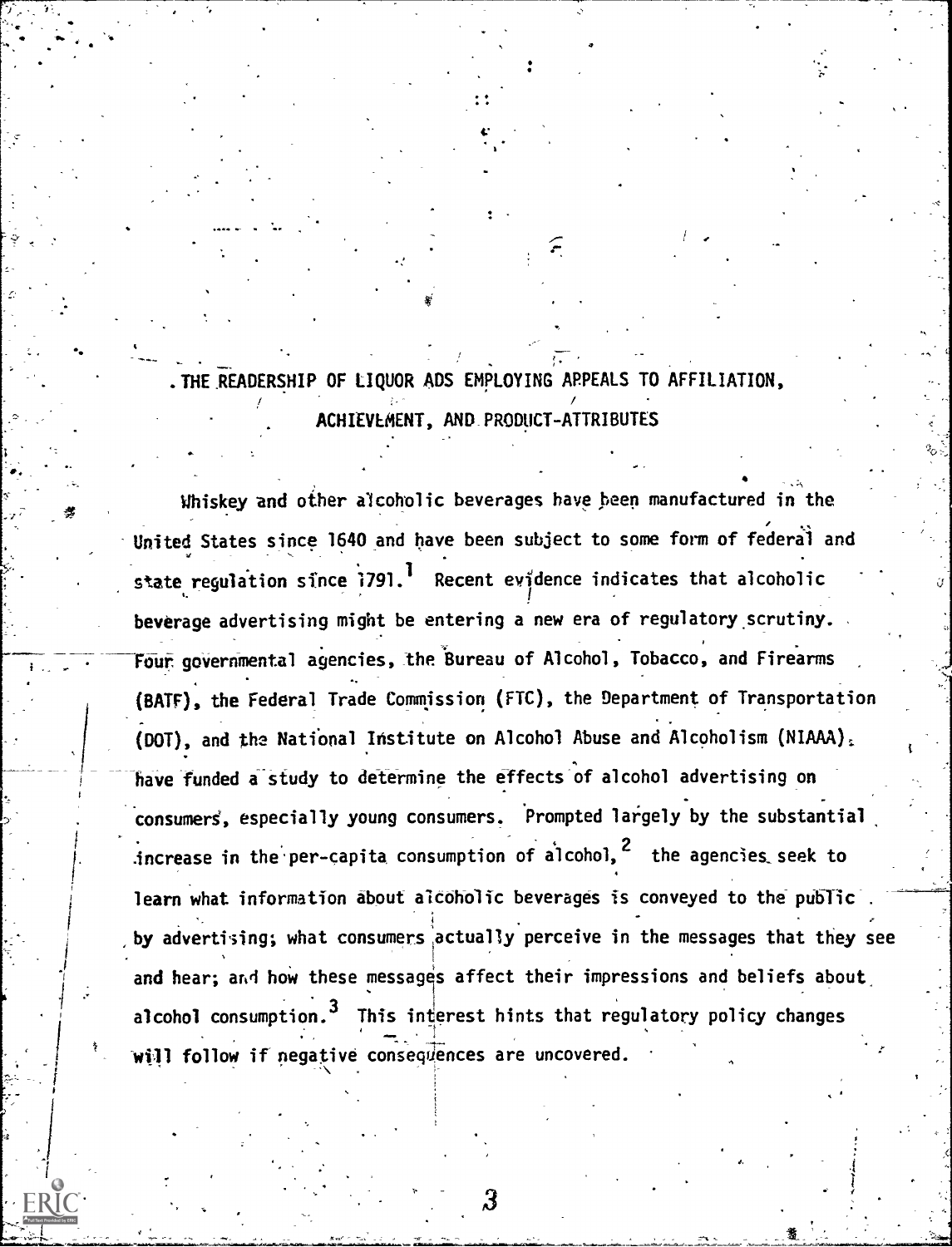Although some research has focused on the content of alcoholic beverage advertising<sup>4</sup> little is known about the influence of guch advertising on consumption behavior.  $^{\circ}$  The few studies that  $\bigstar$  ave appeared in the research literature have focused on the effect of alcoholic beverage advertising expenditures on sales rather than on consumption behavior. The only study that has examined the effect of alcohol advertising on alcohol`consumption was conducted by Bourgeois and Barnes.<sup>6</sup> The purpose was also and all the solonion of the purpose of the solonion was equal to a solonion was equal to a solonion was equal to a solonion was equal to a of their study was to determine which wariables (i.e., controllable marketing variables, semicontrollable marketing variables, and noncontrollable variables) have the most influence on the level of per-capita consumption of alcohol in Canada. The major conclusion drawn from their data was that many factors influence alcohol consumption, but that noncontrol-, lable variables have the most influence on alcohol, consumption. The volume or alcohol advertising was found to have little effect on per-capita consumption of alcohol among Canadians.

In view of the current regulatory climate surrounding alcoholic beverage advertising, the purpose of this investigation was to examine whether appeals to affiliation, achievement, and product-attributes account for. male readership differences in liquor ads. Rather than focusing on how much liquor is consumed in relation to how much money is spent on liquor advertising, this investigation focused on the relationship between the content of alcoholic beverage advertising and attention engagement, the first stage in consumer information processing.

 $\boldsymbol{4}$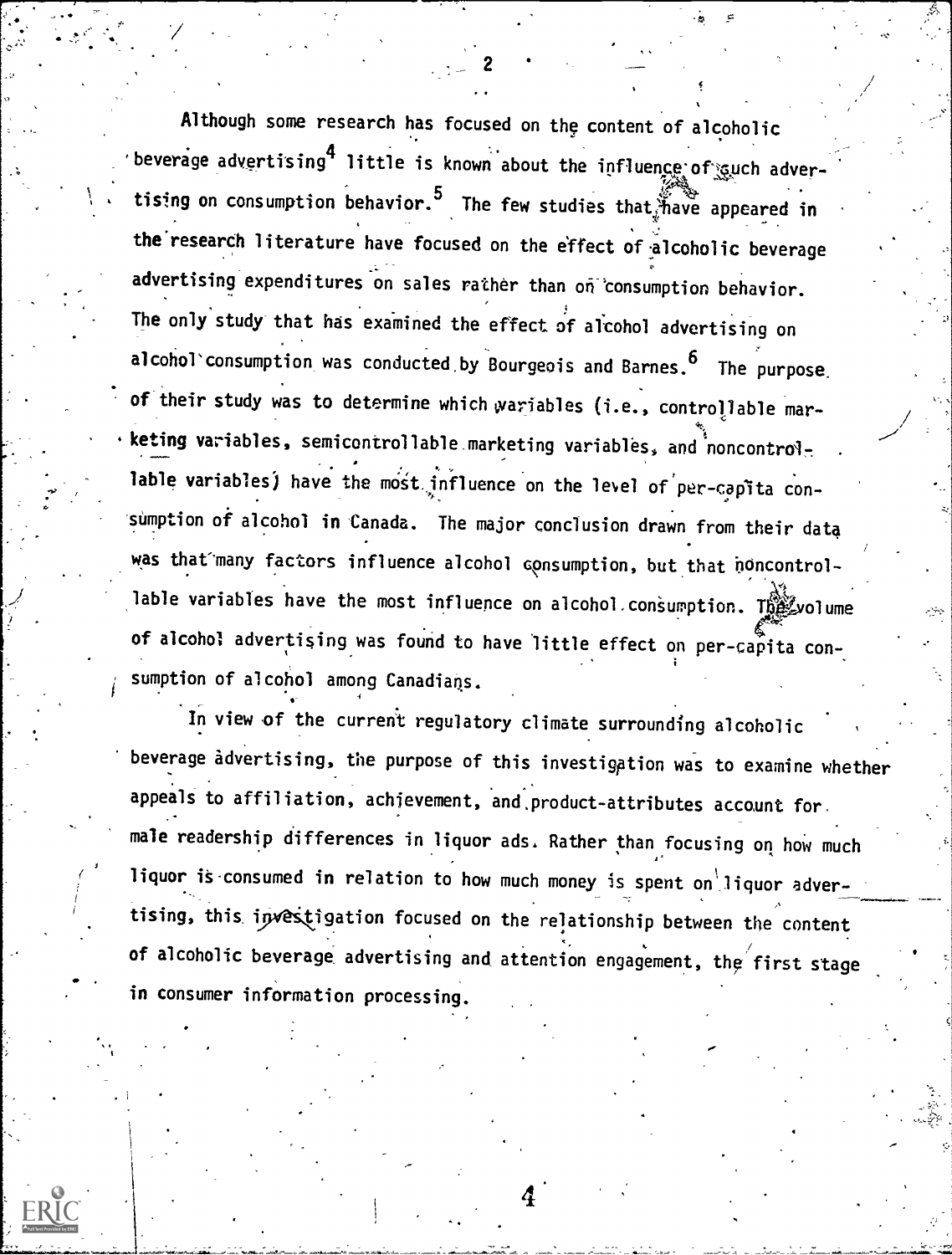In addition to public policy concerns, there is the more practical matter concerning the most effective creative approaches for liquor advertising. While liquor consumption is logically linked to socializing, the brand of liquor consumed is often symbolic of a certain degree of status. The practical advertising question then becomes one of: Which of these appeals is more effective in attracting male readers to ads for liquor products?.

Appeals to affiliation, achievement, and product-attributes were selected because an initial analysis of liquor ads'revealed that they freouently employ the three appeals<sup>7</sup> and because appeals in liquor ads are inextricably linked to affiliation, achievement, and product-attributes, although many other appeals are also employed. As Levanthal has pointed out, a great many liquor ads appeal to the social aspects of group partici-; pation or involve liquor as an object of success.  $^{\text{8}}$  Examples of appeals to affiliation include, the consumption of liquor at parties, at picnics, in  $\sqrt{2}$  and  $\sqrt{2}$ restaurants or in bars. Examples of appeals to achievement include the' association of liquor with objects of wealth such as mansions, yachts, or country clubs, with the accomplishmenti of the individuals who drink the liquor, or descriptions of the type of people who drink the liquor. As suggested by Aaker and Myers<sup>9</sup> and supported by the initial analysis mentionedabove, appeals in liquor ads also frequently focus on one or more physical attributes of liquor. Examples of appeals to product-attributes include ads .that stress the uniqueness of the distilling process, the quality of the in-,gredients that go into producing the liquor, or the price differential between  $\sim$  , and the set of  $\sim$ the liquor and, its competitors.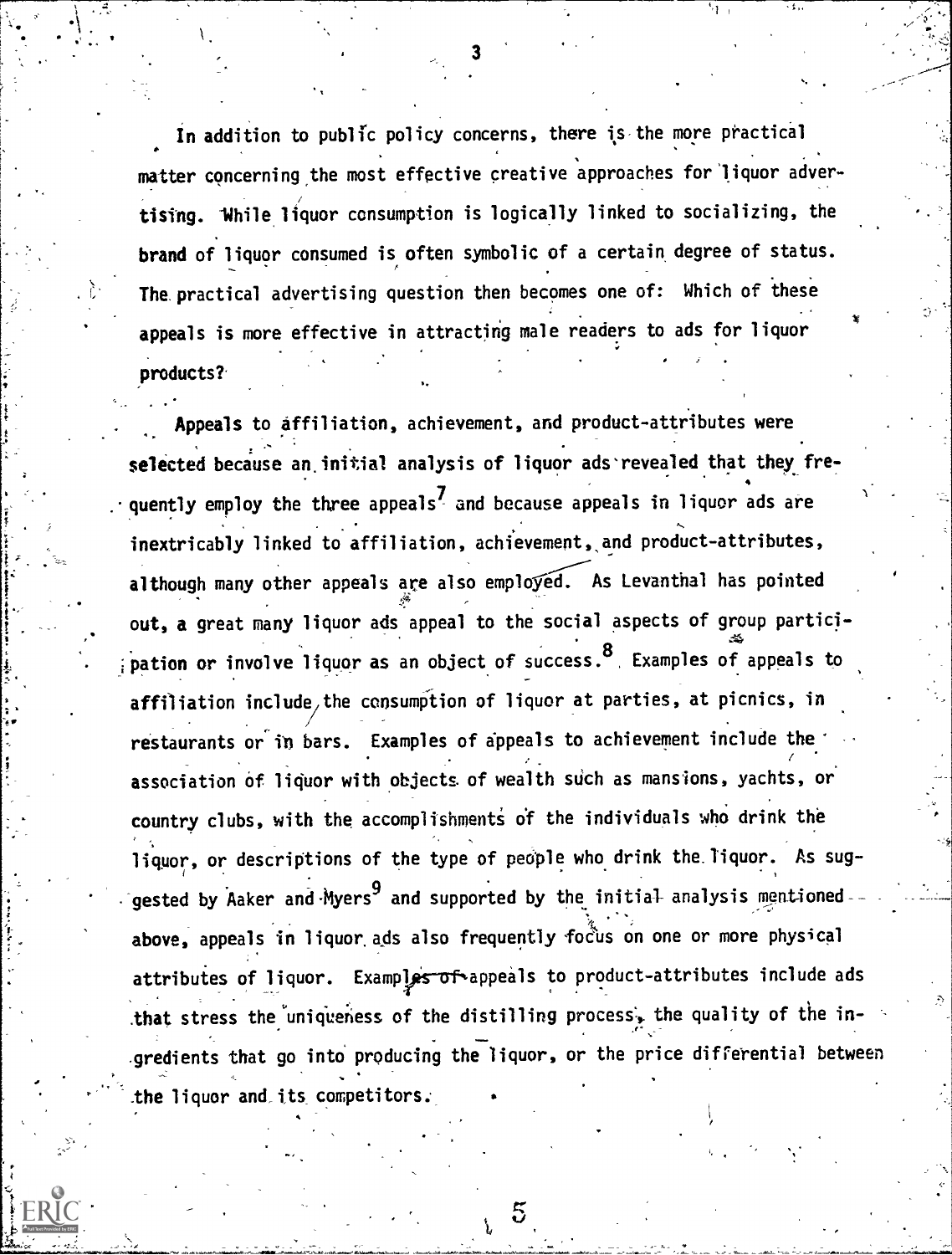Starch scored magazine ads' were used to test for readership differences. Starch is a widely recognized syndicated research service which measures ad readership. <sup>10</sup> The service uses an aided recognition technique to establish the amount of attention that readers remember giving to a particular ad. The readership scores for each ad generally represent interviews with one hundred or more readers whose demographic characteristics match those of the magazine's audience in which the-ad originally appeared.

4:

Although the readership scores tell nothing about whether a liquor ad has any effect on higher-order stages on information processing, readership<sub>s</sub>is an accepted measure of the attention-getting value of an ad and the state of  $\sim$ research has established that attention is a necessary condition for learning, attitudinal, and behavioral effects.<sup>11</sup>

## METHOD .

The sample consisted of forty-eight liquor ads taken from Starch scored 1977 issues of Time, NewsweeR, and Sports Illustrated. Liquor was selected as the alcoholic beverage to control for the effect of inherent interest differences across different beverage types (i.e., beer. wine, etc.).  $^{12}$ 12 The ads were selected from the same issues of all three magazines  $\overline{\mathcal{E}}_1$  . The set of  $\mathcal{E}_2$ to control for seasonal factors which might affect readership. To control for other factors that might influence readership scores, only full-page four color ads were included in the sample and the data analysis was confined to male-only readership scores. Although the controls limited the total number of ads analyzed to 48, they enhanced 'the validity of the results.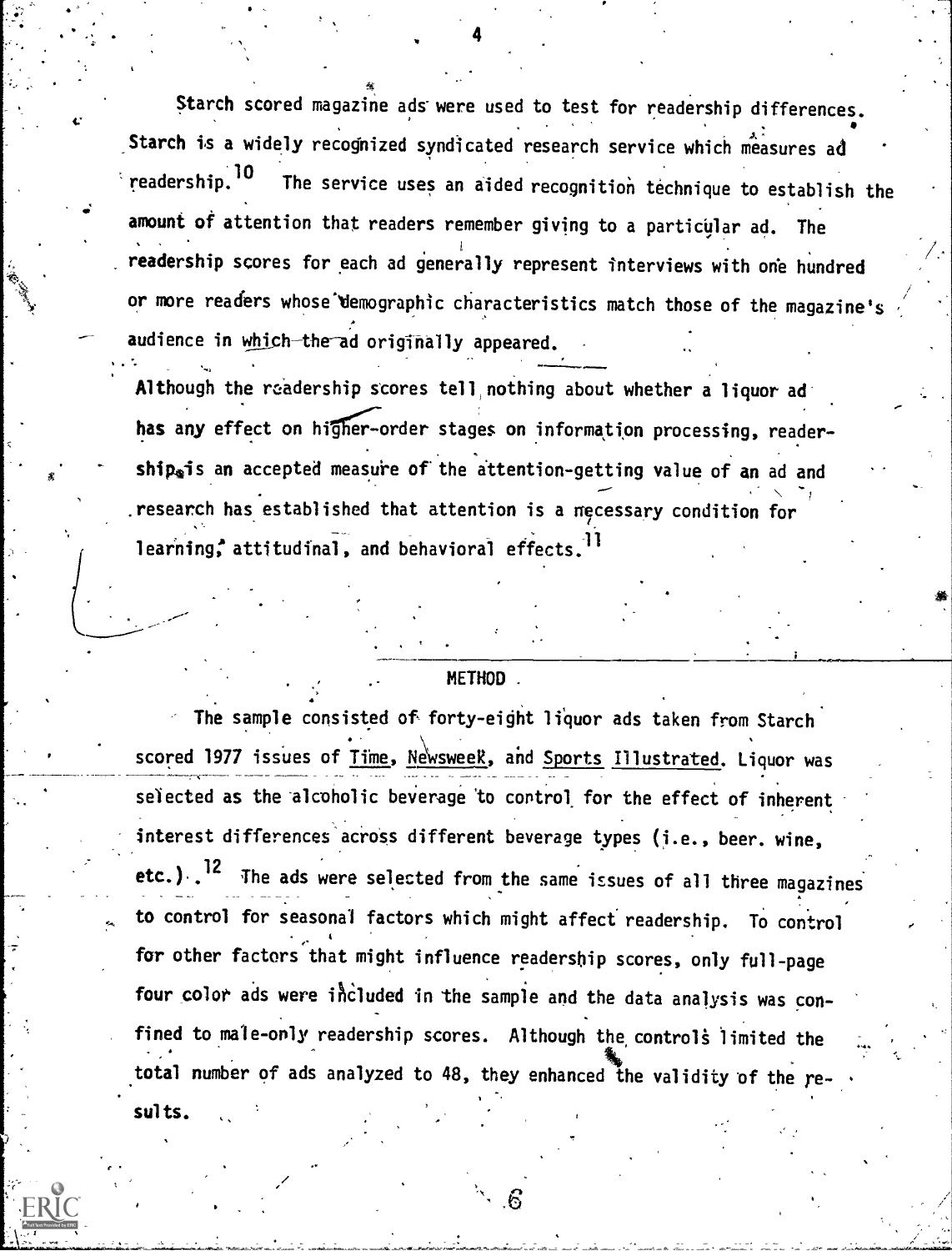The forty-eight ads were evaluated by a panel of three trained coders. Each panel member was instructed to carefully study each ad and, based on an "overall impression" decision rule, to'identify it as employing an affiliation, achievement, or product-attribute appeal.

 $\mathcal{L} = \mathcal{L}$ 

The following definitions were developed to operationalize the appeals so that they could be categorized by the panel members. The first two were grounded in McClelland and his colleagues studies of sociallyacquired motives. <sup>13</sup> The third was grounded in the discussion of copy approaches offered by Aaker and Myers.<sup>14</sup>

> Affiliation: Advertisements employing this appeal seek to socially reinforce and legitimize the establishment and maintenance of positive, affectionate relations with other persons. An advertisement employing this appeal would focus on the consumption of liquor in a social group situation such as at a party or in a bar, for example.

Achievement: Advertisements employing this appeal seek to associate liquor with a wide variety of station and the contract of the contract of the contract of the contract of the contract of the contract of th<br>Separate contract of the contract of the contract of the contract of the contract of the contract of the contra goals --,money, status, power, dominance, etc. -- and the attainment of a high sten dard of living. An advertisement employing this appeal would depict the acquisition  $\frac{1}{2}$  . and accumulation  $\cup$ , material goods and high levels of consumption activity, for  $\sim$  $\mathbf{a}$  and  $\mathbf{a}$ example..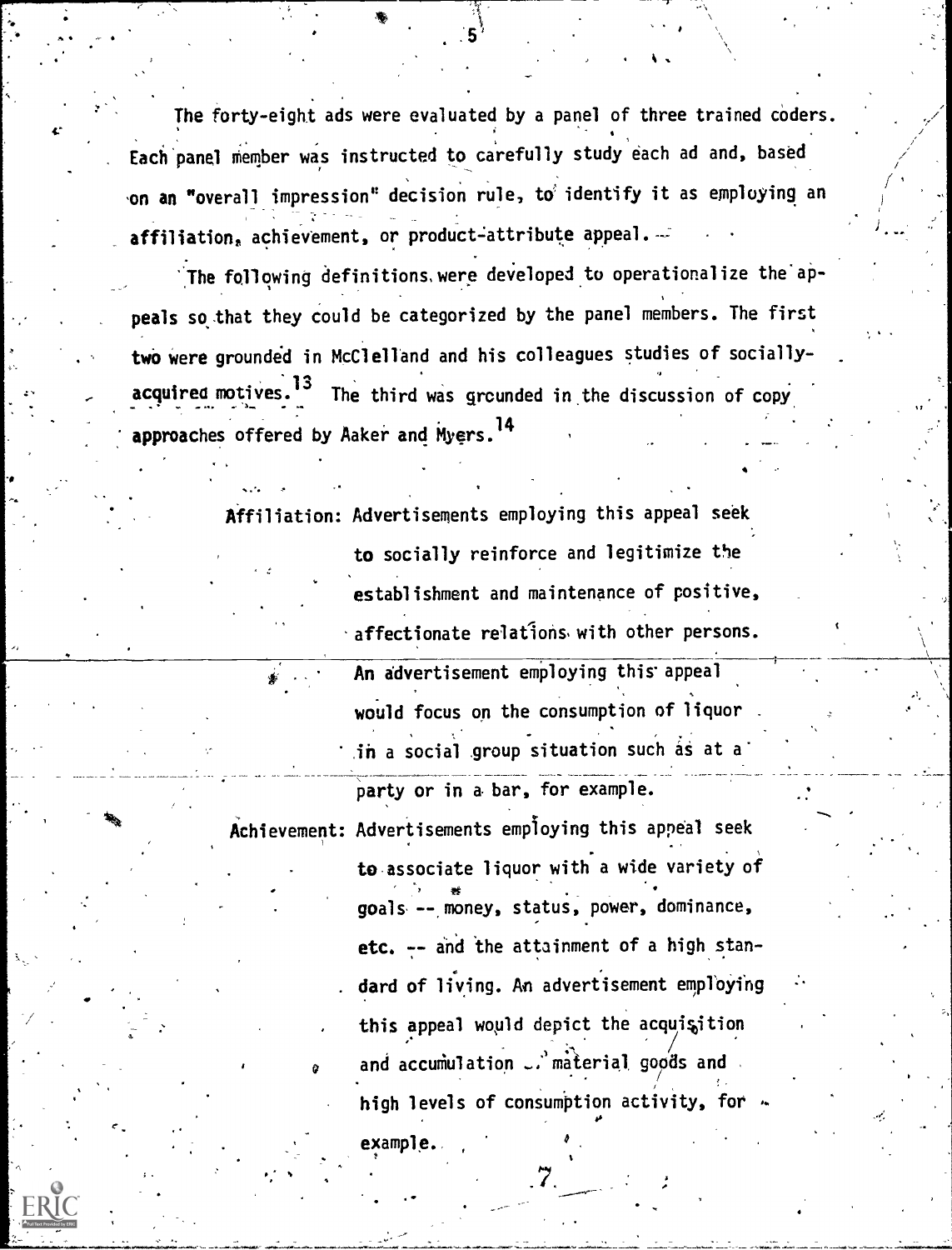Product-Attributes: Advertisements employing this ap-**March 200** peal focus.on one or more physical attributes of the liquor. For ex-, ample, an advertisement employing this appeal would stress how, the distilling process enhances the quality of the liquor.

 $\mathbf{a}$  ,  $\mathbf{a}$  ,  $\mathbf{a}$  ,  $\mathbf{a}$ 

The panel-members were allowed to evaluate at their own pace and to review the ads as many times as they desired before making a final deter mination. An ad was included in the data analysis only when all three members agreed about the type of appeal employed.

ANOVA was used to test for readership differences between liquor ads employing the three different appeals. Since ANOVA can only determine if a difference exists among the three groups of ads and cannot determine if additional differences exist between all possible paired combinations of the  $\mathbf{A}$  and  $\mathbf{A}$  is a set of the set of the set of the set of the set of the set of the set of the set of the set of the set of the set of the set of the set of the set of the set of the set of the set of the set of groups, the Newmap-Keuls Multiple Range Test was also performed to probe for , these differences.

Included in the analysis were the three major levels of Starch scores: 1) "noted" (the percent of readers who saw the ad); 2) "seen/associated" (the percent of readers who read any part of the ad); and 3) "read most" (the percent of readers who read more than half of the ad's copy).

# RESULTS in the contract of  $\mathcal{A}_1$

Table 1 presents the results of the ANOVA for the liquor ads employing.

4

## Table 1 about here

the three different appeals. For all three mean readership scores  $\chi$  i.e., "noted" "seen/associated", and "read most"), the computed F-statistic was significant.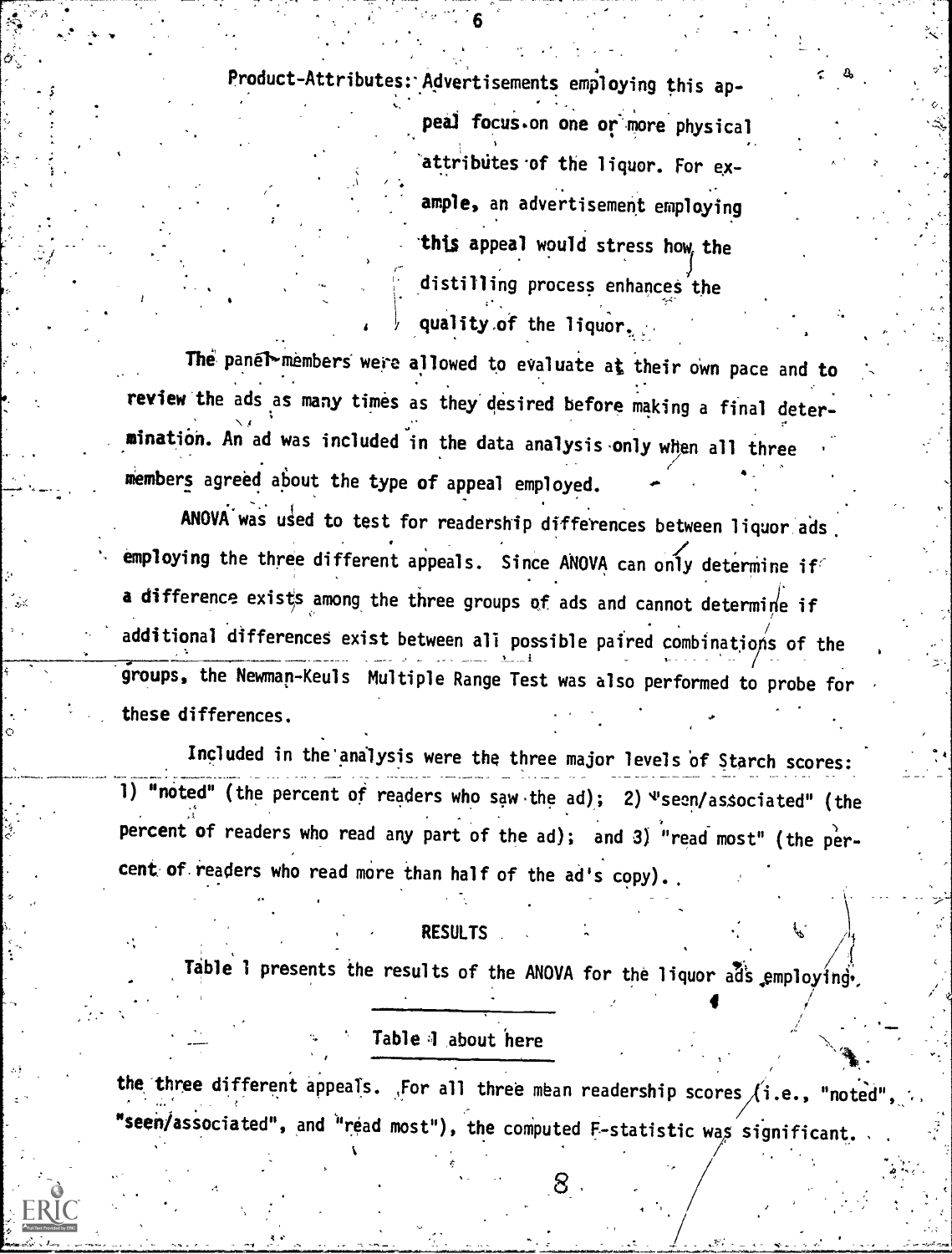The Newman-Keuls results reported in Table 2 illustrate that the liquor ads employing appeals to achievement significantly outscored the liquor ads employing appeals to affiliation and product-attributes. There were no

# Table 2 about here

&

statistically significant differences in the readership scores between the liquor ads employing appeals to affiliation and those employing appeals to product-attributes.

## **DISCUSSION**

While previous research has focused on the relationship between liquor advertising expenditures and the sales or consumption of alcoholic beverages, this study represents a first-step toward uncovering the relationship between appeals employed in liquor ads and consumer information" processing. By focusing on appeals to affiliatidn, achievement, and productattributes, the results indicate that liquor ads employing appeals to ac-  $\sim$ hievement significantly outscore ads employing appeals to affiliation and product-attributes;

A possible explanation for these findings is that affiliation appeals are generic in nature while achievement appeals are perceived to be inextricable tied to the brand. The brand symbolizes the reader's achieved status. Affiliation needs can be achieved via a variety of brands while achievement needs' are only fulfilled by specific brands.

Taking into consideration that nothing can be said about the relationship between achievement appeals and higher order stages of information processing (i.e., believability, attitude change, etc.) or the sequence in which information processing occurs (i.e., whether ad readership leads to purchase behavior. or whether purchase behavior leads to ad readership),

9

 $\sqrt{2}$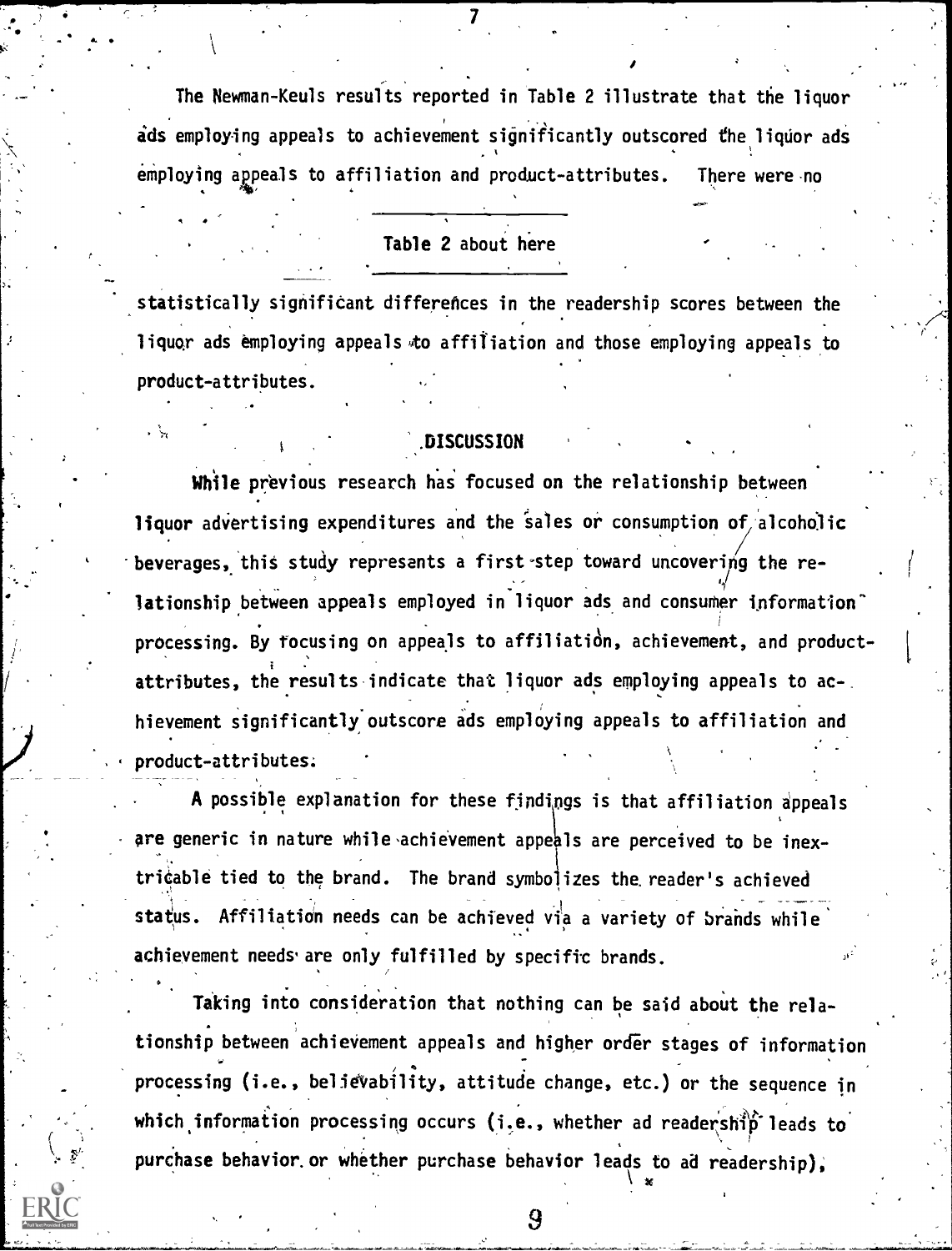the results suggest that appeals to achievement enhance the "attentionaetting" value of magazine ads for liquor. More research is needed, however, on the relationship between appeals to achievement and information processing for other types of alcoholic beverages. For example, over different alcoholic beverages, purchase situations (e.g., trial versus repeat), and consumer segments (e.g., male versus female), ads employing appeals to achievement might be related differently to readership as well as to other stages of information processing such as belief formation, believability,  $\frac{15}{15}$  attitude change, and actual purchase behavior. Is These higher order relationships should be the focus of additional research.

Another area that needs research is how inter-brand factors affect variability in the attention-getting power of liquor ads. For example, there is a possibility that an ad for a popular brand of liquor might inherently attract more attention than an ad for a less popular brand, regardless of the type of appeals employed in ads. This possibility also should be the focus of future research.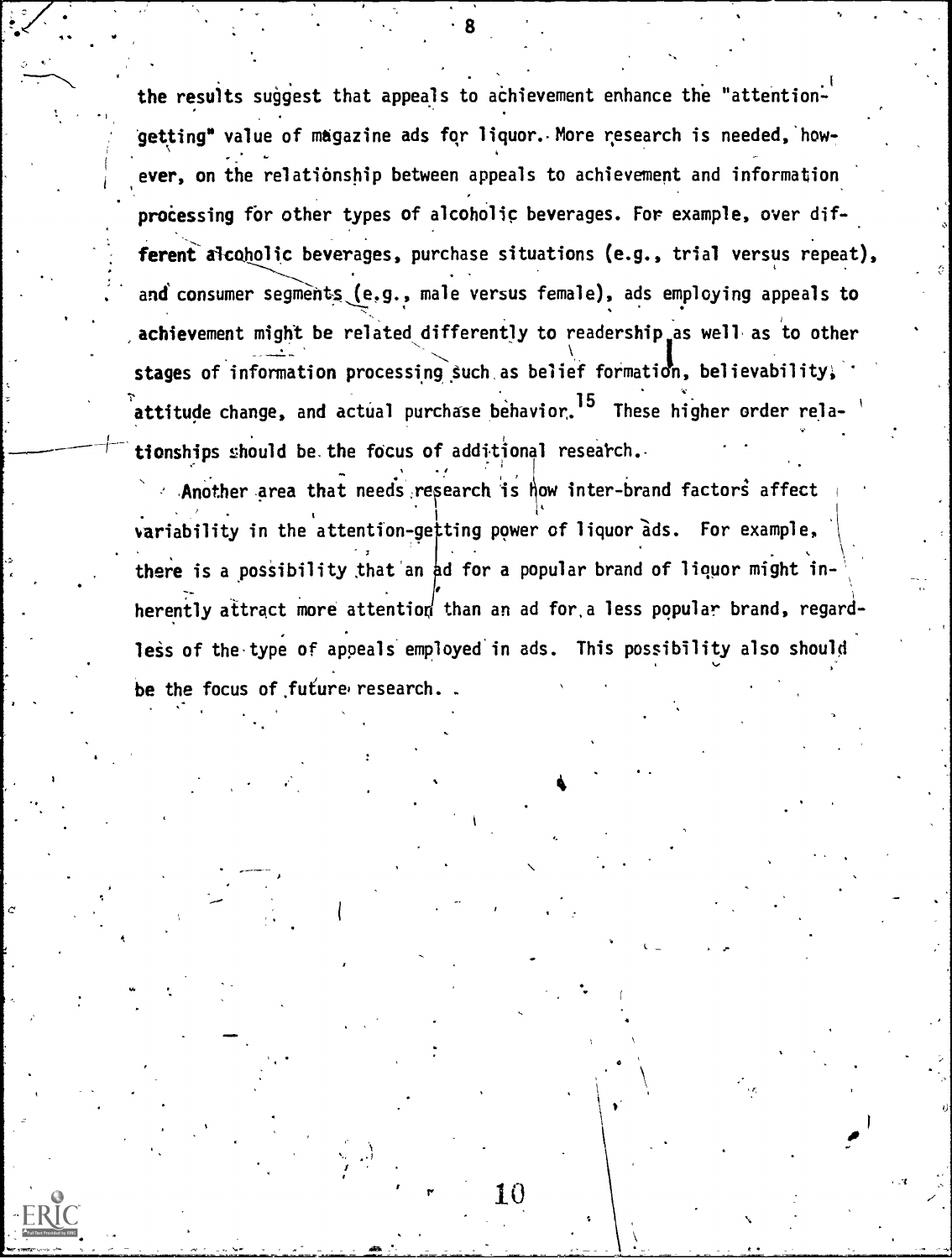|                      | ٠ |            | À |
|----------------------|---|------------|---|
| $\lambda$<br>×.<br>ш |   | المسمعيراء |   |

-<br>ANOVA: MEAN READERSHIP SCORES FOR DIFFERENT APPEALS

c\*

<sup>1</sup> TABLE 1

|                   |                   |                                  |                   |                   |                | <b>APPEALS</b>                       |                            |            |                                    | <b>ANOVA</b> |     |  |
|-------------------|-------------------|----------------------------------|-------------------|-------------------|----------------|--------------------------------------|----------------------------|------------|------------------------------------|--------------|-----|--|
| <b>Scores</b>     |                   | $Product'(N=14)$<br>Range<br>min | $\frac{max}{max}$ | $\overline{\chi}$ | min            | Affiliation (N=15)<br>Range<br>$max$ | $\underline{\overline{X}}$ | min        | Achievement (N=19)<br>Range<br>max |              |     |  |
| "Noted"           | 36.1              | 争<br>21                          | 47                | 35.8              | 24             | $51 -$                               | 46.4                       | 31         | 59                                 | 10.40        | .01 |  |
| "Seen/Associated" | 30.2              | 18                               | $^{\circ}43$      | 26.1              | ŀ۴             | 42                                   | 40.4                       | $\cdot$ 25 | 58                                 | 13.28        | .01 |  |
| "Read Most"       | $\rightarrow$ 7.7 | $\mathbf{V}$<br>$\overline{c}$   | .20               | 4.0               | 2 <sup>1</sup> | $\boldsymbol{9}$                     | 16.9                       | 2          | 32                                 | $16.61$ . 01 |     |  |
|                   |                   | $\mathbf{v}$                     |                   |                   |                |                                      |                            |            |                                    |              |     |  |
|                   |                   |                                  |                   |                   |                |                                      |                            |            |                                    |              |     |  |
|                   |                   |                                  |                   |                   |                |                                      |                            |            |                                    |              |     |  |
|                   |                   |                                  |                   |                   |                |                                      |                            |            |                                    |              |     |  |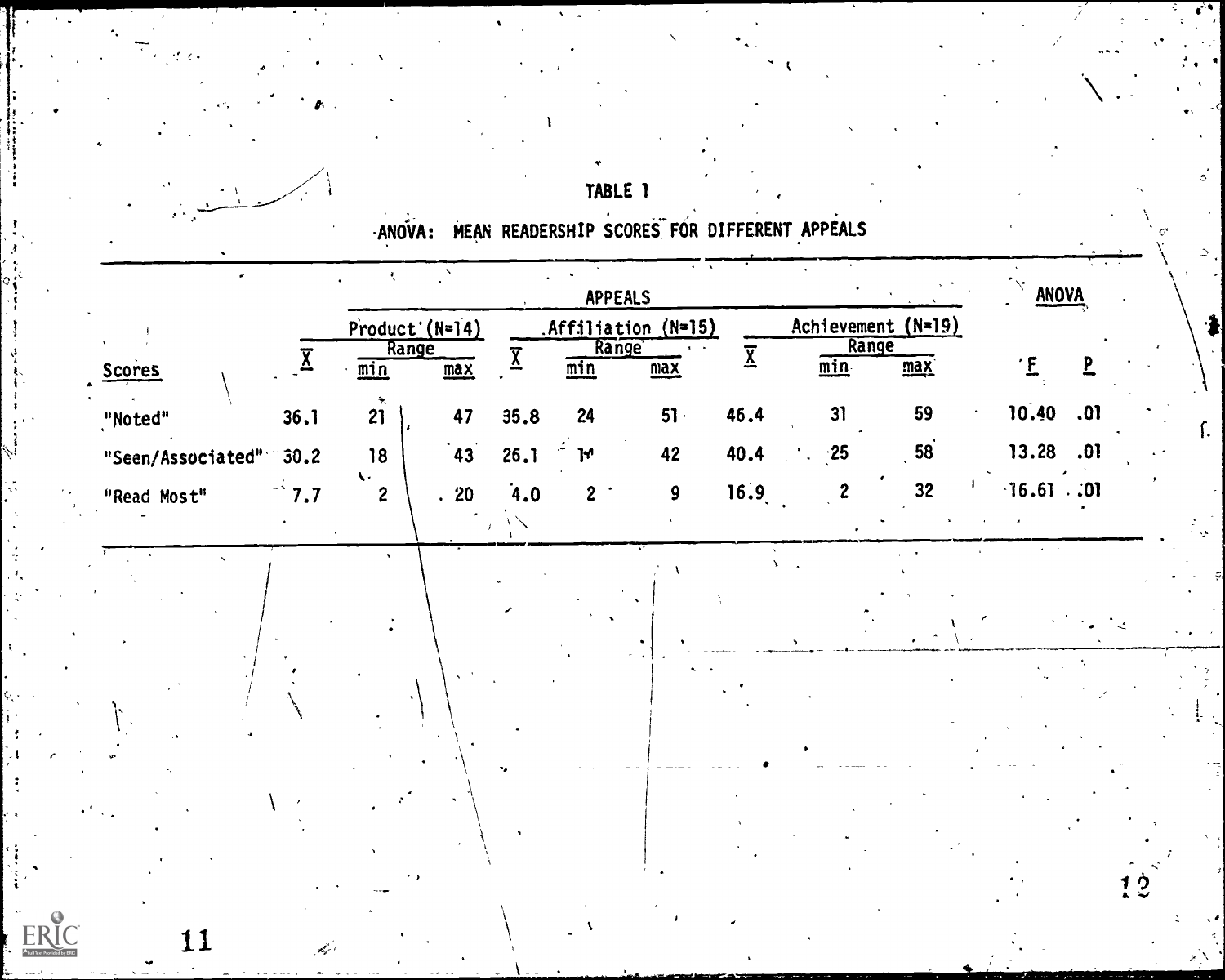TABLE 2

Paired Comparisons of Readership Scores for Different Appeals\*

|                                                                  |                      | - "NOTED" SCORES                                          |                          |                                                     | $\mathcal{L}_{\mathbf{p}^{\prime}}$  |
|------------------------------------------------------------------|----------------------|-----------------------------------------------------------|--------------------------|-----------------------------------------------------|--------------------------------------|
| <b>Appeal</b>                                                    |                      | <b>Appeal</b>                                             |                          | <b>Difference</b><br><b>Between</b><br><b>Means</b> | Significance<br>Level:               |
| Achievement<br>Achievement<br>Product Attribute 36.1 Affiliation | $46.4 \cdot$<br>46.4 | Affiliation<br>Product Attribute                          | $35.8$ .<br>36.1<br>35.8 | 10.6<br>10.3<br>$\cdots$ 3                          | $\overline{.}01$<br>.01<br><b>NS</b> |
| $\mathcal{N}_{\text{tot}}$ and                                   |                      | 'SEEN/ASSOCIATED" SCORES                                  |                          |                                                     |                                      |
| Achievement<br>Achievement<br>Product Attribute                  | 40.4<br>30.2         | $-40.4 - Affiliation$<br>Product Attribute<br>Affiliation | 26.1<br>$30.2 -$<br>26.1 | 14.3<br>10.2<br>4.1                                 | $\cdot$ 01<br>.01<br>NS.             |
|                                                                  |                      | "READ MOST" SGORES                                        |                          |                                                     |                                      |
| Achievement<br>: Achievement<br>Product Attribute 2017.7         | 16.9<br>$-16.9$      | Affiliation<br>Product Attribute<br>Affiliation           | $4.0 -$<br>7.7<br>4.0    | 12.9<br>$9.2$ .                                     | .01<br>$\cdot$ 01<br><b>NS</b>       |

\*The Newman-Keuls Multiple Range Test was used to compute the paired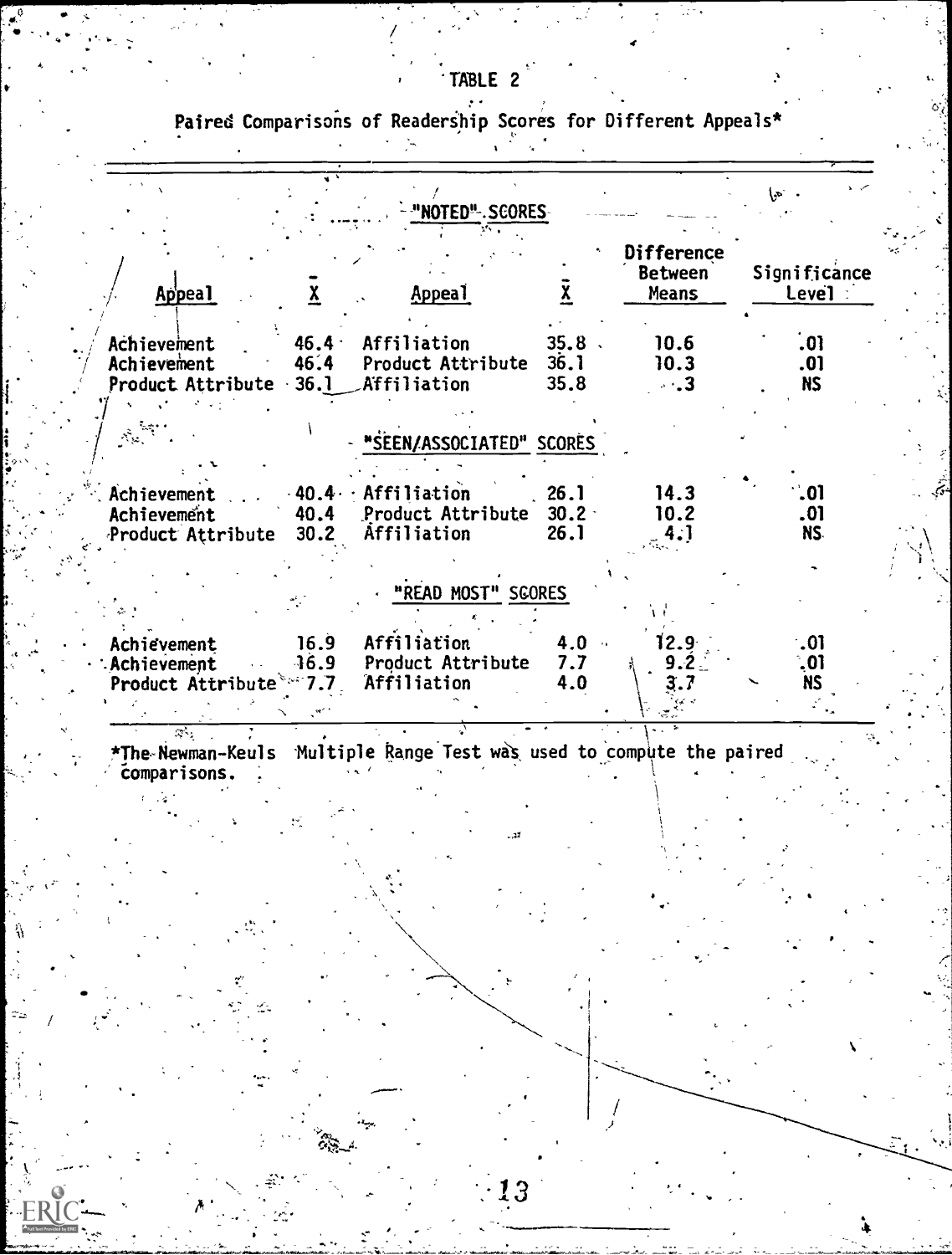# FOOTNOTES

- Norman K. Denzin, "Notes on the Criminogenic Hypothesis: A Case Study of the American Liquor Industry," American Sociological Review, 50:905-920 (1977).
- Jacques C. Bourgeois and James G. Barnes, "Does Advertising Increase Alcohol Consumption?," 'Journal of Advertising Research, 19:19-29  $(1979)$ .
- 3. Office of Trade and Consumer Affairs, Department of the Treasury, Bureau of Alcohol, Tobacco and Firearms, Washington, D.C., June 22, 1978.

/  $\mathcal{L} = \mathcal{L} \mathcal{L}$ 

- Reginald/Smart and Mark Krakowski, "The Nature and Frequency of Drugs--.:- , . , Content in Magazines and on Television," Journal of Alcohol and 'Drug Education, 18:16-23 (1973); Gerhard'Hanneman and William McEwen, "The Use and Abuse of Drugs: 'An Analysis of Mass Media ,Content,!'-in Ronald Ostman, ed., Communication and Drug Education (Beverly Hills, CA: Sage, Inc., 1976), 65-88; Charles Winick and Mariann Winick, "Drug Education and the Content of Mass Media. Dealing With Dangerous Drugs and Alcohol," Ibid., 15-37.
- 5. \_George Comstock, Television and Alcohol Consumption and Abuse (Santa 'Monica, CA: 'Rand Corporation, 1976).

6. Bourgeois and Barnes, op. cit.

 $t \in \mathbb{R}$  . In the set of  $\mathbb{R}$ 

 $\sum_{i=1}^n \alpha_i = \sum_{i=1}^n \alpha_i$ 

 $\mathcal{L} = \mathcal{L} \times \mathcal{L}$ 

- 7. Using the same procedure described in the method section of the paper, the.panel evaluated the appeals employed in liquor ads. Compared with other appeals, appeals to affiliation, achievement, and pro-'duct-attributes were found to be frequently employed in liquor ads.
- 8. Howard Leventhal, "An Analysis of the Influence of Alcoholic Beverage Advertising on Drinking-Customs," in Robert McCarthy, ed., Alcohol Education for Classroom and Community (New York: McGraw-Hill, Inc., 1964), 267-294..

9. David A. Aaker and John G. Myers, Advertising Management (Englewood  $Cliffs. NJ: Prentice-Hall, 1975).$